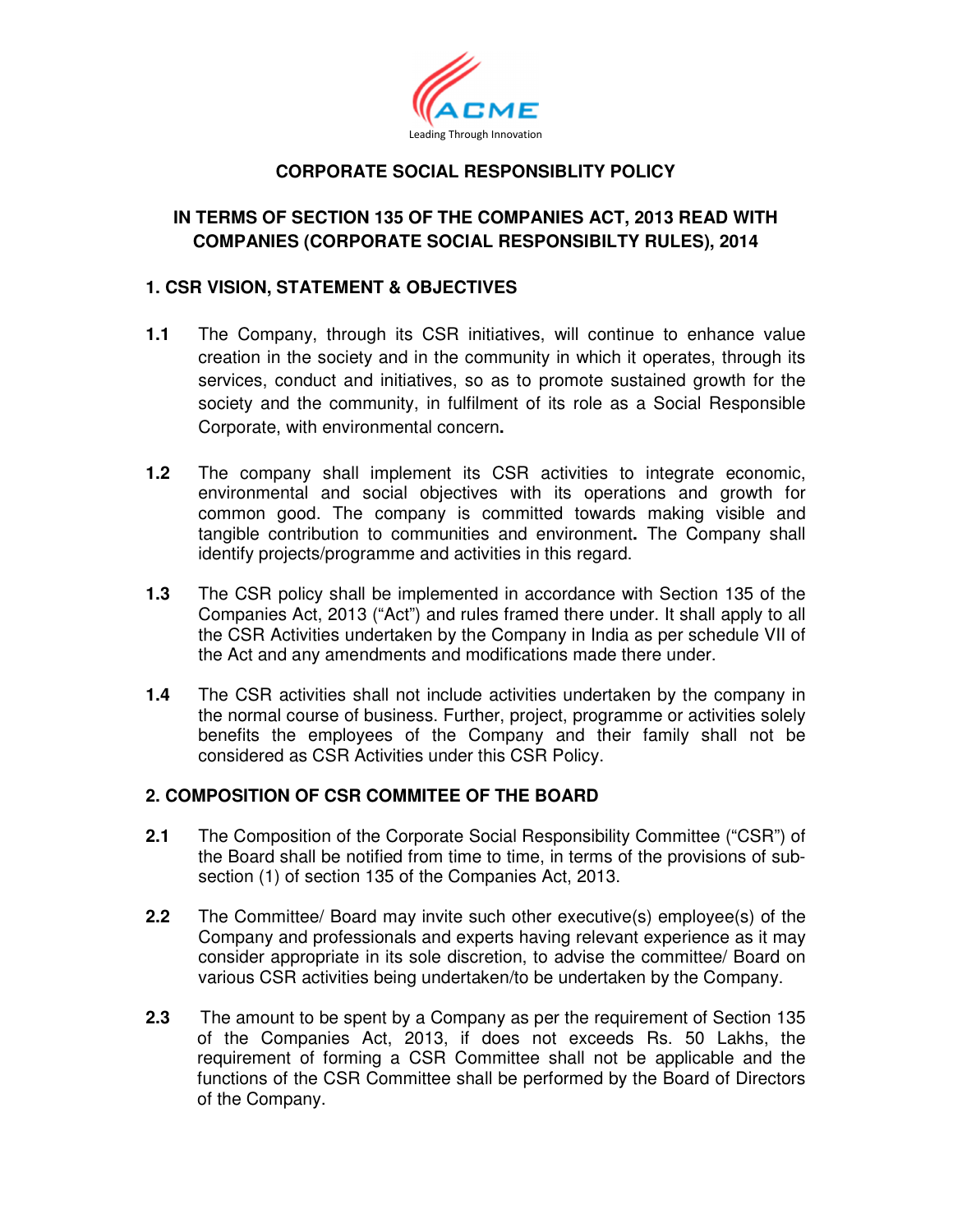

## **3. TERMS OF REFERENCE OF CSR COMMITTEE/ BOARD, AS APPLICABLE**

- **3.1** To formulate, recommend and modify/alter, a CSR policy which shall indicate the activities to be undertaken by our Company as specified in Schedule VII of the Companies Act, 2013, as amended from time to time;
- **3.2** To recommend the amount of expenditure to be incurred on the activities referred to above;
- **3.3** To monitor the CSR policy of our Company from time to time; and
- **3.4** To undertake any other acts, deeds and things as may be delegated by the Board from time to time in relation to the CSR of our Company.

### **4. SELECTION OF CSR PROJECTS**

**4.1** The CSR project to be selected for fulfilling the CSR obligation of the Company should be based on the requirements as specified under Section 135 of the Companies Act, 2013, read with Schedule VII and Rules made there under as amended from time to time.

### **5. IMPLEMENTATION OF CSR PROJECTS**

- **5.1** Directly or through a company established under section 8 of the Act, or a registered public trust or a registered society, registered under section 12A and 80G of the Income Tax Act, 1961 (43 of 1961), established by the company, either singly or along with any other company, or
- **5.2** Directly or through a company established under section 8 of the Act or a registered trust or a registered society, established by the Central Government or State Government; or
- **5.3** Directly or through any entity established under an Act of Parliament or a State legislature; or
- **5.4** Directly or through a company established under section 8 of the Act, or a registered public trust or a registered society, registered under section 12A and 80G of the Income Tax Act, 1961, and having an established track record of at least three years in undertaking similar activities.
- **5.5** In order to implementation of approved CSR activities, the company may involve specialised agencies which could include government/semi government /autonomous organisation, education institution, professional and consultancy organisation, registered voluntary organisation or any other appropriate agency/authority.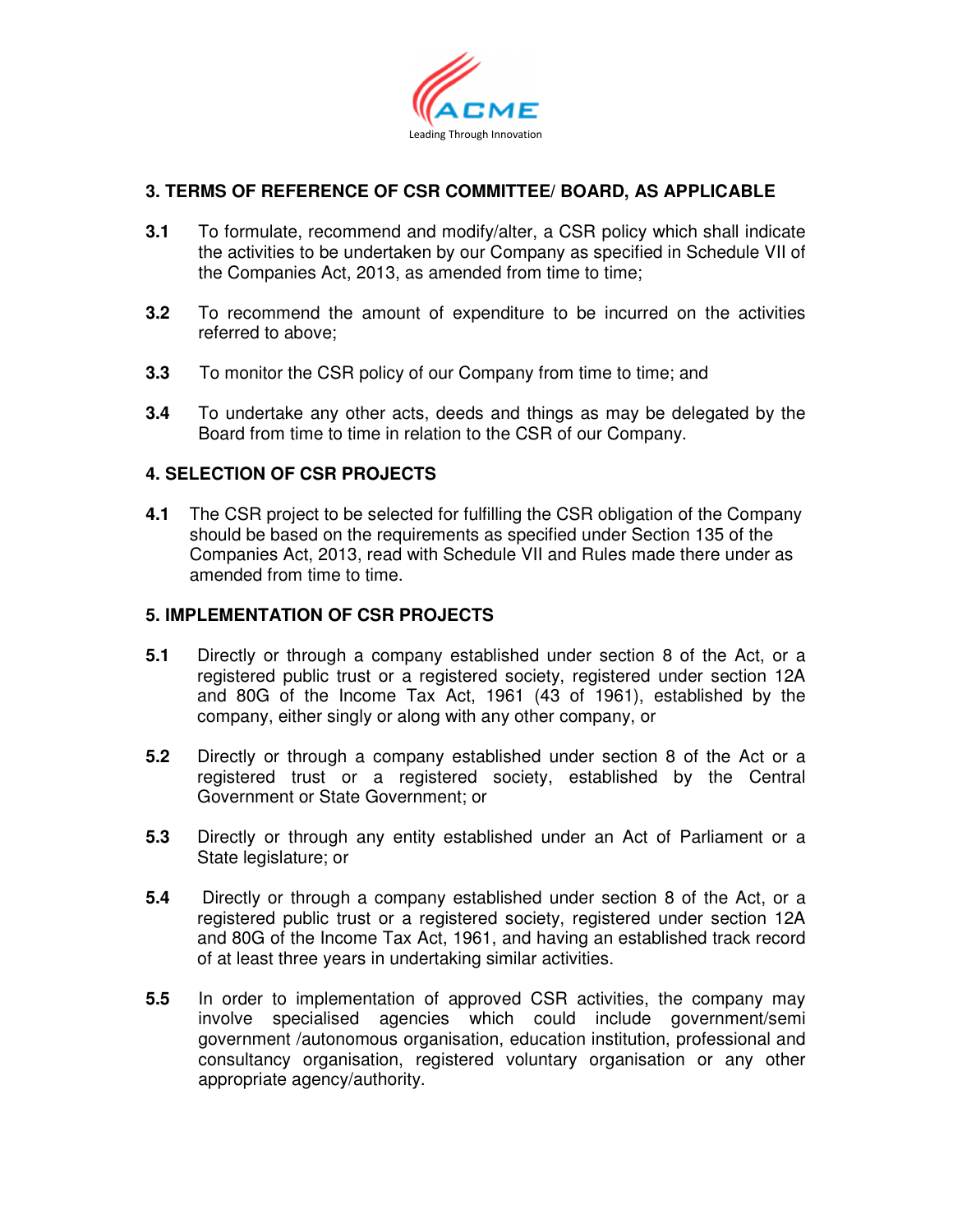

- 5.5 The Company can also collaborate with any entity established under an Act of Parliamant or a State Legislature;
- 5.6 The Company may also collaborate with other Companies for undertaking Projects or programmes or CSR activities in such a manner that CSR Committees of the respective companies are in a position to report separately on such projects or programmes in accordance with section 135 of the Companies act, 2013.

## **6. CSR ALLOCATION**

- **6.1** The CSR allocation for the financial year shall include (a) at least 2% of the average net profits of the Company during three immediately preceeding financial years (b) any income arising there from (c) surplus arising out of CSR activities (d) any contribution specially received for the CSR activities. It is clarified that any surplus arising out of the CSR activities shall not form part of the business activities.
- **6.2** The unspent CSR amount in a particular year and if not relates to any ongoing project, be transferred to a fund specified in Schedule VII, within a period of six months of the expiry of financial year.
- **6.3** The unspent CSR amount pursuant to any ongoing project, shall be transferred by the Company within a period of 30 days from the end of the financial year in any scheduled bank to be called the Unspent Corporate Social Responsibility account, after fulfilling certain conditions as prescribed, and such amount shall be spent by the Company in pursuance of its obligations towards CSR policy within a period of three financial years from the date of such transfer, failing which the Company shall transfer the same to a fund specified in Schedule VII, within a period of 30 days from the date of completion of third financial year.
- **6.4** If the Company spends an amount in excess of the requirements as specified under Section 135 of the Companies Act, 2013, such company may set off the excess amount against the requirement to spend the excess amount for such number of succeeding financial years and in such manner as prescribed under Section 135 of the Companies Act, 2013.

# **7. CSR BUDGET**

The overall amount to be committed towards the CSR will be approved by the Board upon the recommendation of the CSR committee, if applicable.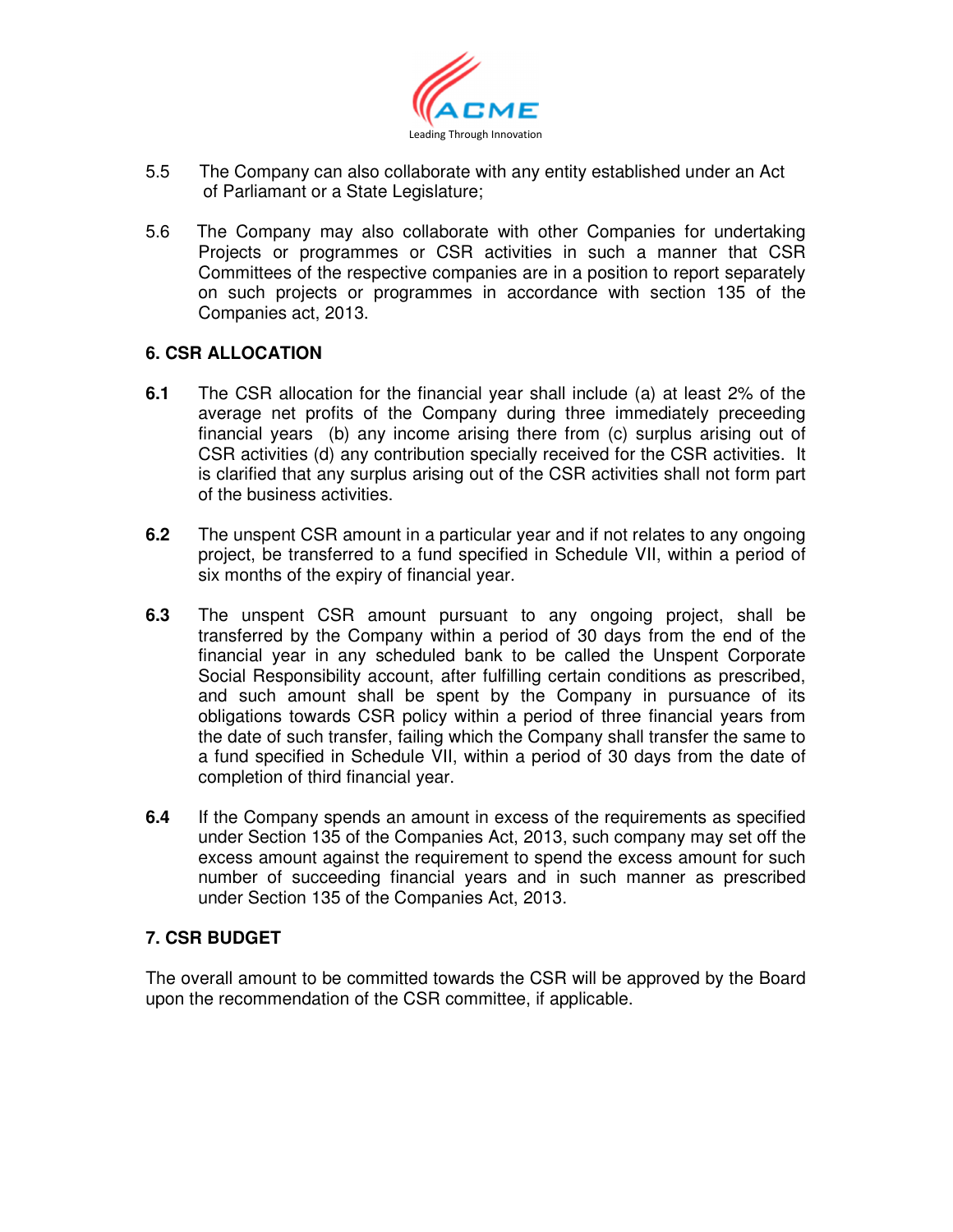

## **8. CSR ACTIVITIES**

- **8.1** The Company shall take CSR Activities /projects in sectors as identified under Schedule VII of the Companies Act, 2013, with special focus on the areas given below:
- **8.1.1 RURAL TRANSFORMATION**: Creating sustainable livelihood solutions, addressing poverty, hunger and malnutrition, sanitation, relief and welfare of the schedules casts, the schedules tribes, the other backward classes, improving water conservation and rain-water harvesting, Developing Community infrastructure;
- **8.1.2 HEALTH:** Affordable solutions for healthcare through improved access and awareness, promoting health care including preventive health care and sanitation, Working on maternal and child health care, providing primary, secondary and territory care facilities;
- **8.1.3 EDUCATION**: **Access to** quality education, training and employment enhancing vocational skills, promoting primary and secondary education;
- **8.1.4 SOCIETY WELFARE**: Setting up homes and hostels for women and orphans, old age homes, day care centres and such other facilities for senior citizen;
- **8.1.5 ENVIRONMENT**: Environmental sustainability, ecological balance, conservation of natural resources, developing solar power, environmental friendly fuel;
- **8.1.6 DISASTER RESPONSE**: Developing expertise and resources to respond to disaster
- **8.1.7** Promoting Sustainable Development Goals (SDG's)
- **8.2** The Company would give preference to local area/areas around it, where it operates for undertaking/implementing and executing/collaborating for the CSR activities.
- **8.3** The Company aims to continue its work in the above mentioned areas and scale up further for better reach, deeper engagement and impact.
- **8.4** The CSR committee/ Board, as applicable, will be entitled to include other projects, programme activities or any social development initiative as may be approved by the CSR Committee/Board, as applicable which is in consonance with schedule VII of the Act and Rules made there under from time to time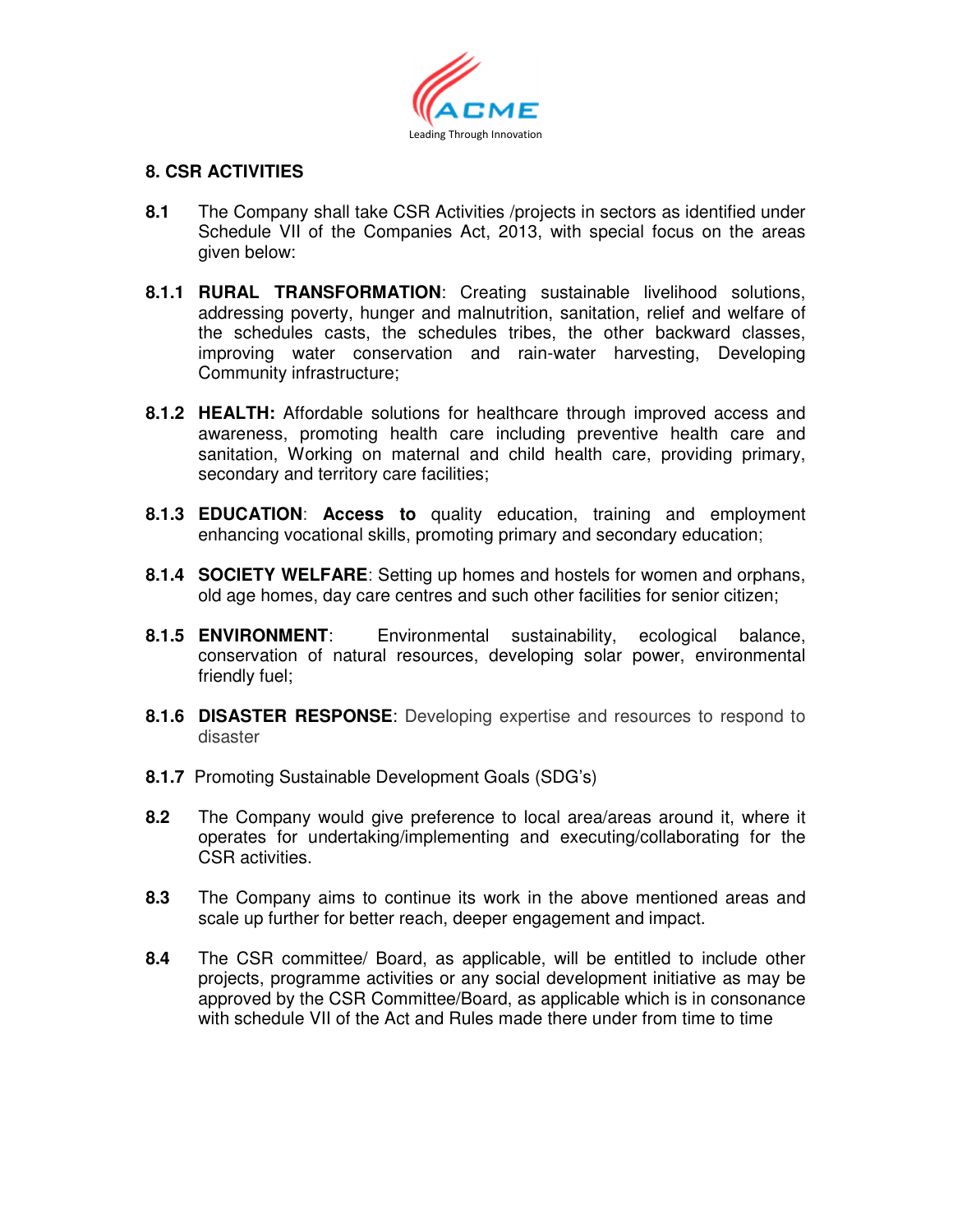

### **9. MONITORING & FEEDBACK**

- **9.1** The CSR Committee/ Board, as applicable, shall ensure transparent monitoring mechanism for ensuring effective implementation of the CSR activities proposed to be undertaken by the company.
- **9.2** The CSR Committee/ Board, as applicable, shall ensure that CSR activities undertaken are in accordance with the CSR Policy and in a project and programme made with a clearly defined project deliverables, implementation schedules, processes and budget mentioned above.
- **9.3** To ensure transparency & effective implementation of the CSR programmes undertaken a robust mechanism will be initiated by the Company providing for periodic monitoring at different levels using the following indicative medium.
	- i) Quarterly Progress Report
	- ii) Site Visits
	- iii) Documentary evidence including photographs, films and videos
	- iv) Other in house monitoring mechanism as determined by CSR Committee/ Board, as applicable.
- **9.4** The Company's Monitoring & Evaluation (M&E) framework aim to focus on outcome and impact measurement in multiple ways by measuring change in the lives of the communities that it engages with.
- **9.5** The Company may engage international organisations for designing, Monitoring and evaluation of the CSR Projects or programmes as well as for capacity building of the Company's personnel for CSR.

### **10. REPORTING**

- **10.1** An annual Report on the CSR containing details about the CSR policy and programmes implemented by the Company shall be included in the Report of Board of Directors for every financial year, as per the format prescribed under the Rule to section 135 of the Companies Act, 2013.
- **10.2** Composition of CSR Committee will be included in the Annual Report on CSR and also be displayed on the website.
- **10.3** The Proforma containing the details of CSR activities to be undertaken by the Company will be annexed on annual basis with the policy documents.
- **10.4** The report of Board of Directors shall include a Responsibility Statement of the CSR Committee/ Board, as applicable, that the implementation and monitoring of CSR Policy is in compliance with CSR objective and Policy of the Company.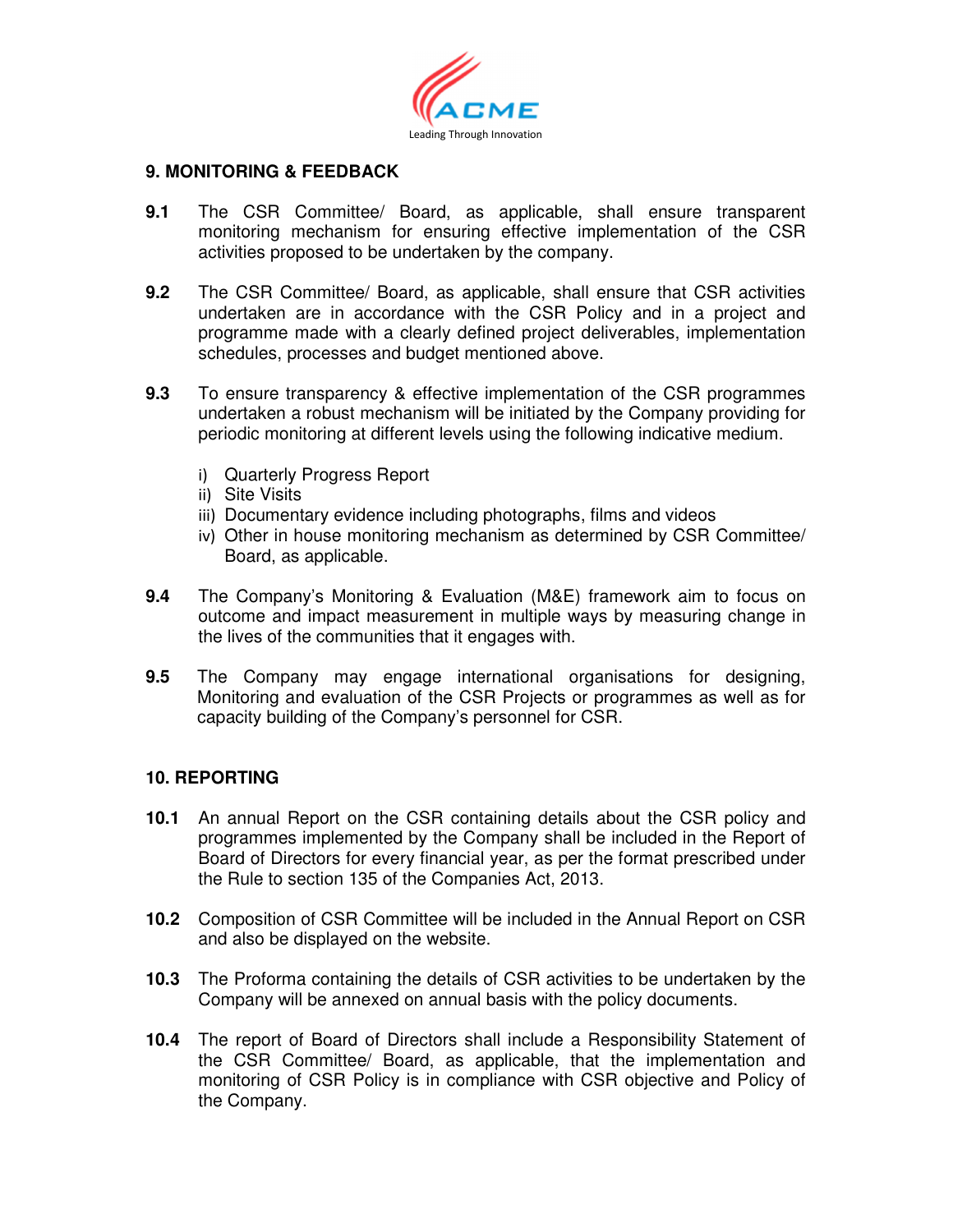

- **10.5** For any reason, the Company, fails to spend 2% of the average net profit of the preceding three financial years on CSR, the reason thereof, shall be furnished in the report of the Board of Directors under Section 134 (3) (o) of the Companies Act, 2013.
- **10.6** The Company having average CSR obligation of ten crore rupees or more pursuant to Section 135 of the Companies Act, 2013 in the three immediately preceding financial years, shall undertake impact assessment through an independent agency of the CSR projects having outlays of one crore rupees or more, and which have been completed not less than one year before undertaking the impact study.
- **10.7** The impact assessment reports shall be placed before the Board and shall be annexed to the Annual Report on CSR.

## **11. AMENDMENTS**

- **11.1** The CSR Committee/ Board, as applicable, is empowered to recommend amendments and modifications of the CSR Policy and such changes shall be placed before the Board for approval.
- **11.2** Where the CSR policy is in variance with the requirement of Act/Rules, The provisions of the Act and or Rules shall prevail.
- **11.3** The CSR Policy shall stand amended from time to time as and when the amendment takes place under Section 135 and Schedule VII of the Companies Act, 2013 read with Rules made there under.

### **12. GENERALS**

- **12.1** In case of any doubt with regard to any provisions of the CSR policy and also matters not covered herein, a reference shall be made to the CSR Committee/ Board or the Chairman of the CSR, the interpretation and the decision of the Chairman of the CSR Committee/ Board, as applicable, shall be final.
- **12.2** The CSR activities benefiting only the employee of the Company and their families shall not be considered as CSR activities in accordance with section 135 of the Act.

### **13. ANNUAL ACTION PLAN**

- **13.1** As per Section 135 of the Companies Act, the Company will develop an Annual Action Plan specifying therein the following key points:
	- a) The list of CSR projects or programmes that are approved to be undertaken in areas or subjects specified in Schedule VII of the Act;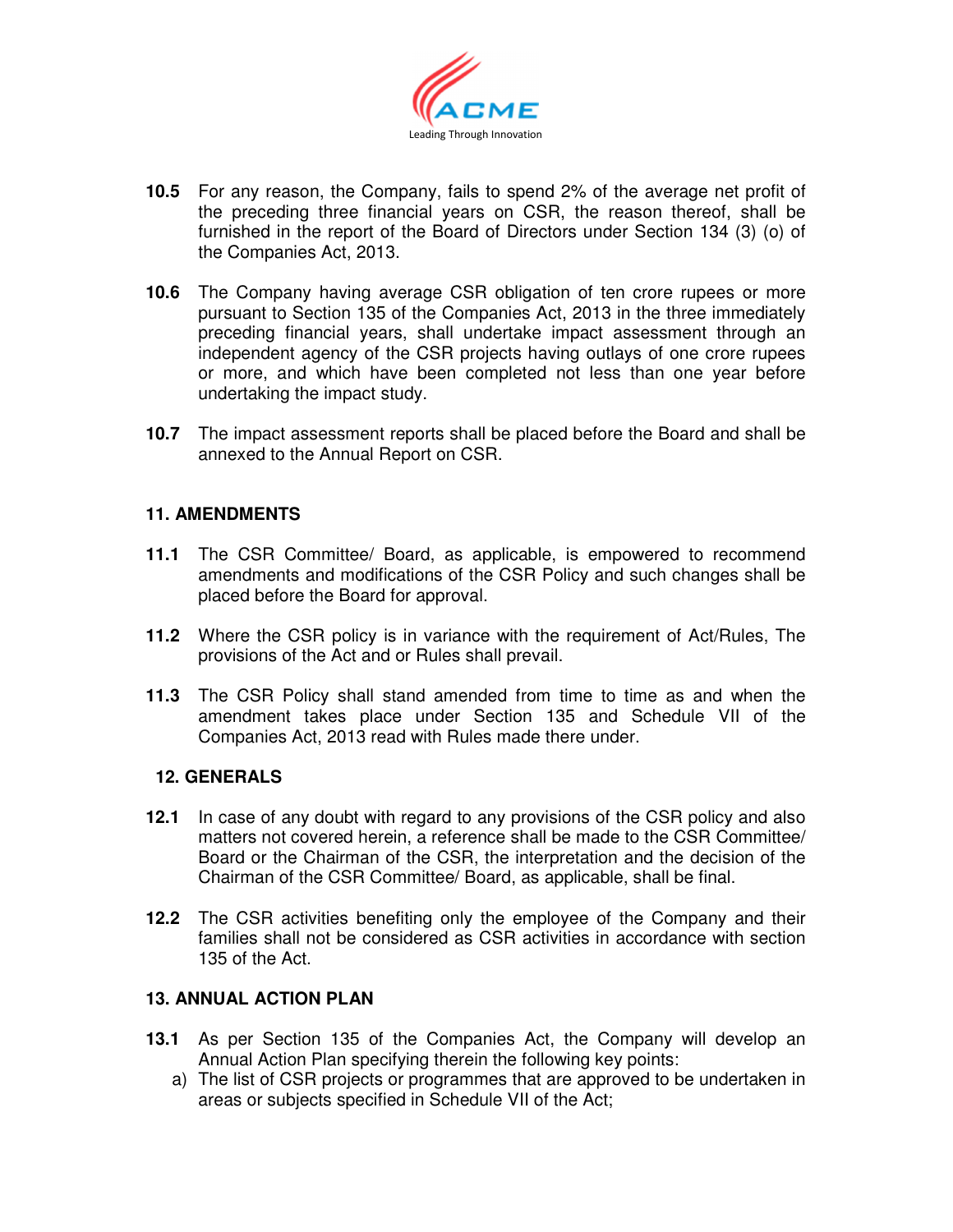

- b) The manner of execution of such projects or programmes as specified in subrule (1) of rule 4;
- c) The modalities of utilisation of funds and implementation schedules for the projects or programmes;
- d) Monitoring and reporting mechanism for the projects or programmes; and
- e) Details of need and impact assessment, if any, for the projects undertaken by the Company.
- **13.2** The Board may alter such plan, as may be required, on the recommendation of CSR Committee/ Board, as applicable.